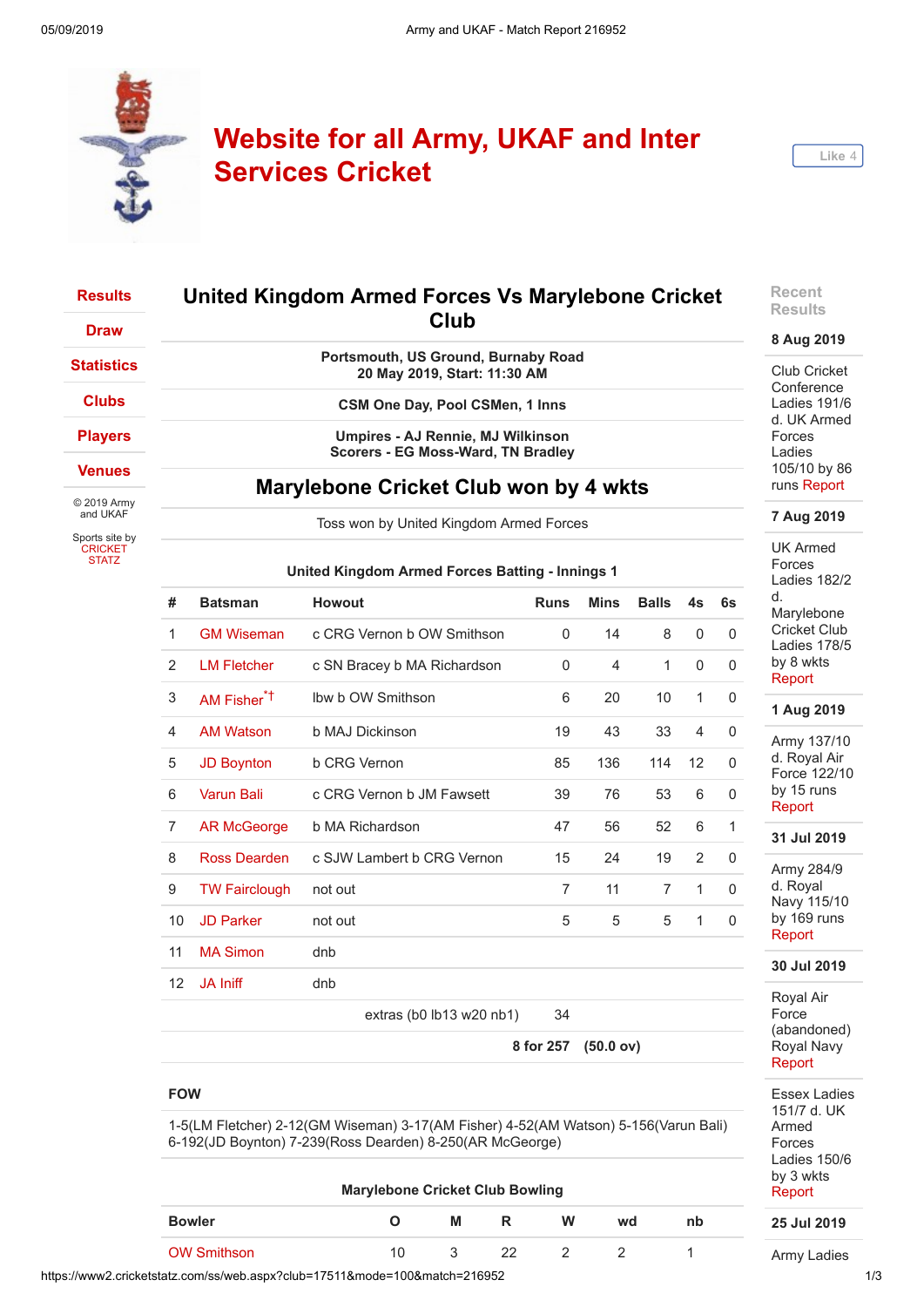### 05/09/2019 Army and UKAF - Match Report 216952

| <b>MA Richardson</b> | 7  | $\Omega$ | 46  | $\overline{2}$ | 6        | 0 |
|----------------------|----|----------|-----|----------------|----------|---|
| <b>MAJ Dickinson</b> | 6  | $\Omega$ | 36  | $\overline{1}$ | 5        | 0 |
| <b>TFJ Coldman</b>   | 8  | 1        | 42  | $\overline{0}$ | $\Omega$ | 0 |
| <b>JM Fawsett</b>    | 10 | -1       | -37 | 1              |          | 0 |
| <b>CRG Vernon</b>    |    | $\Omega$ | 45  | $\overline{2}$ | $\Omega$ | 0 |
| <b>SP Naylor</b>     | 2  | $\Omega$ | 16  | 0              | 2        | 0 |

# **Marylebone Cricket Club Batting - Innings 1**

| #              | <b>Batsman</b>         | <b>Howout</b>               | <b>Runs</b>     | <b>Mins</b> | <b>Balls</b> | 4s           | 6s          |
|----------------|------------------------|-----------------------------|-----------------|-------------|--------------|--------------|-------------|
| 1              | <b>SJW Lambert</b>     | Ibw b AM Watson             | 101             | 119         | 96           | 10           | 2           |
| 2              | JM Overy <sup>*</sup>  | c GM Wiseman b Ross Dearden | 16              | 28          | 25           | 3            | $\mathbf 0$ |
| 3              | <b>CRG Vernon</b>      | c Ross Dearden b JD Boynton | 24              | 48          | 38           | 2            | $\mathbf 0$ |
| 4              | Daniel Wood            | Ibw b JD Boynton            | 6               | 23          | 17           | $\mathbf{1}$ | $\mathbf 0$ |
| 5              | <b>SP Naylor</b>       | b AM Watson                 | 50              | 61          | 59           | 6            | $\Omega$    |
| 6              | SN Bracey <sup>†</sup> | c&b AM Watson               | 0               | 5           | 4            | $\mathbf 0$  | $\mathbf 0$ |
| $\overline{7}$ | <b>MA Richardson</b>   | not out                     | 36              | 49          | 34           | 5            | 0           |
| 8              | <b>MAJ Dickinson</b>   | not out                     | 12 <sup>2</sup> | 18          | 9            | $\mathbf{1}$ | 1           |
| 9              | <b>TFJ Coldman</b>     | dnb                         |                 |             |              |              |             |
| 10             | <b>JM Fawsett</b>      | dnb                         |                 |             |              |              |             |
| 11             | <b>OW Smithson</b>     | dnb                         |                 |             |              |              |             |
|                |                        | extras (b2 lb7 w9 nb0)      | 18              |             |              |              |             |
|                |                        |                             | 6 for 263       | (52.1 ov)   |              |              |             |

# **FOW**

1-49(JM Overy) 2-123(CRG Vernon) 3-148(Daniel Wood) 4-168(SJW Lambert) 5-170(SN Bracey) 6-224(SP Naylor)

| <b>United Kingdom Armed Forces Bowling</b> |     |              |    |             |                |             |  |  |  |
|--------------------------------------------|-----|--------------|----|-------------|----------------|-------------|--|--|--|
| <b>Bowler</b>                              | O   | M            | R  | W           | wd             | nb          |  |  |  |
| <b>JD Parker</b>                           | 10  | $\mathbf{1}$ | 38 | $\mathbf 0$ | 1              | 0           |  |  |  |
| <b>JA Iniff</b>                            | 3   | $\mathbf 0$  | 25 | $\mathbf 0$ | 1              | $\mathbf 0$ |  |  |  |
| Ross Dearden                               | 8   | 1            | 36 | 1           | $\mathbf 0$    | 0           |  |  |  |
| <b>TW Fairclough</b>                       | 10  | $\Omega$     | 54 | $\Omega$    | $\Omega$       | 0           |  |  |  |
| <b>JD Boynton</b>                          | 10  | 2            | 33 | 2           | 3              | 0           |  |  |  |
| <b>LM Fletcher</b>                         | 1   | $\mathbf{0}$ | 10 | $\mathbf 0$ | $\Omega$       | $\mathbf 0$ |  |  |  |
| <b>AM Watson</b>                           | 10  | 0            | 52 | 3           | $\overline{4}$ | 0           |  |  |  |
| <b>GM Wiseman</b>                          | 0.1 | 0            | 6  | 0           | 0              | 0           |  |  |  |

\*Captain †Wicket Keeper - Last updated 21 May 2019 GMT

wkts [Report](https://www2.cricketstatz.com/ss/runreport2.aspx?club=17511&mode=100&match=227528) Army 297/7 d. Free Foresters 161/10 by 136 runs [Report](https://www2.cricketstatz.com/ss/runreport2.aspx?club=17511&mode=100&match=227520) Royal Navy Ladies 50/1 d. Royal Air Force Ladies 49/10 by 9 wkts [Report](https://www2.cricketstatz.com/ss/runreport2.aspx?club=17511&mode=100&match=227527) **24 Jul 2019** Army Development XI 132/1 d. Royal Navy Development XI 129/10 by 9 wkts [Report](https://www2.cricketstatz.com/ss/runreport2.aspx?club=17511&mode=100&match=227519) **23 Jul 2019**

200/2 d. Royal Navy Ladies 125/5 by 75 runs [Report](https://www2.cricketstatz.com/ss/runreport2.aspx?club=17511&mode=100&match=227529)

Army Ladies 121/0 d. Royal Air Force Ladies 120/2 by 10

Civil Service 66/4 d. Army Lions 65/10 by 6 wkts [Report](https://www2.cricketstatz.com/ss/runreport2.aspx?club=17511&mode=100&match=227467)

United Kingdom Armed Forces 252/6dec drew Sir John Paul Getty's XI 236/6 [Report](https://www2.cricketstatz.com/ss/runreport2.aspx?club=17511&mode=100&match=227476)

**21 Jul 2019**

Army Lions 110/3 d. England Physical Disability XI 109/7dec by 7 wkts [Report](https://www2.cricketstatz.com/ss/runreport2.aspx?club=17511&mode=100&match=226407)

England **Physical** Disability XI 110/6 d. Army Lions 106/6 by 4 wkts [Report](https://www2.cricketstatz.com/ss/runreport2.aspx?club=17511&mode=100&match=226404)